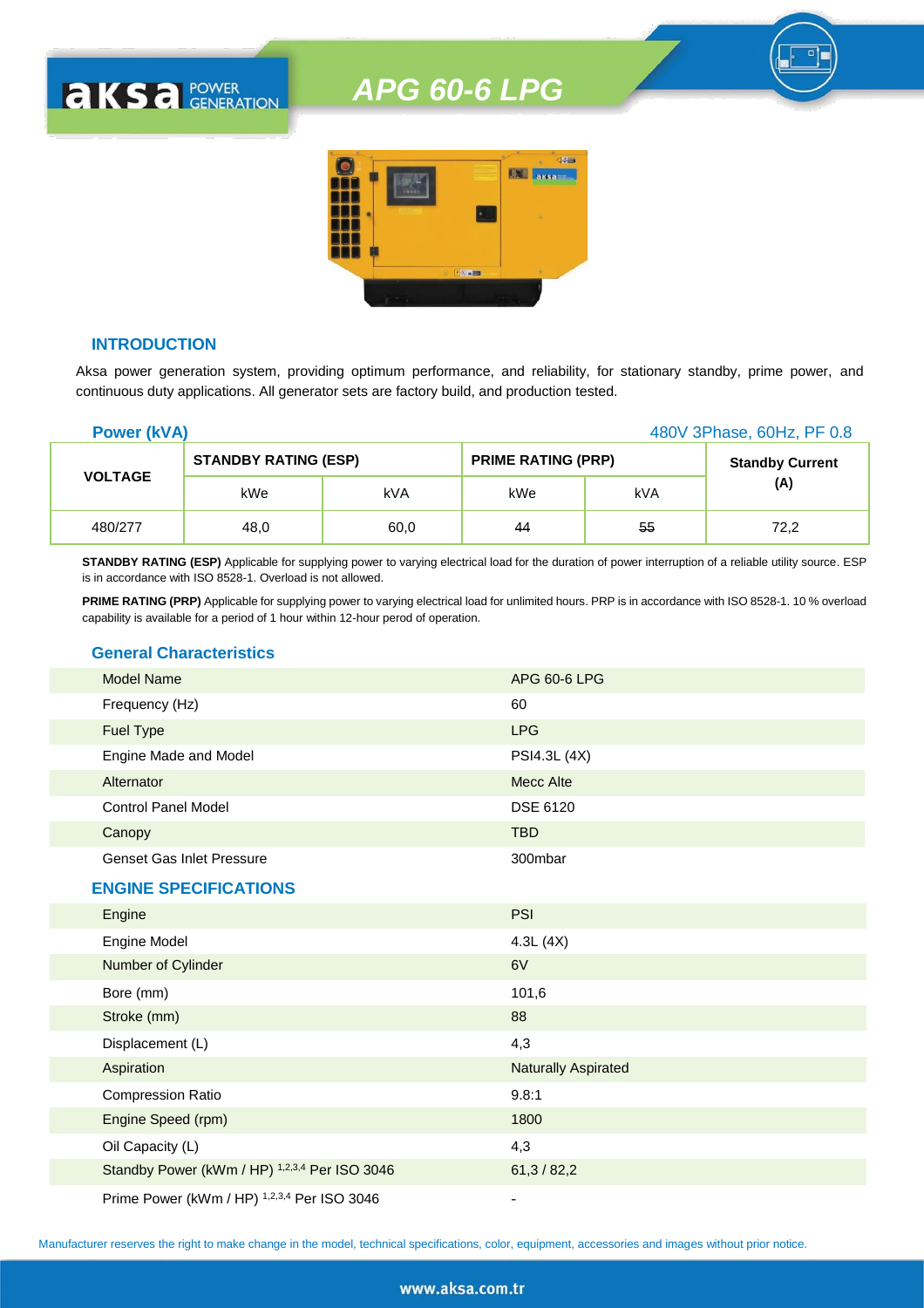| Max. Operating pressure to EPR, mbar           | 27                  |
|------------------------------------------------|---------------------|
| <b>Block Heater OTY</b>                        | 1                   |
| <b>Fuel Type</b>                               | <b>LPG</b>          |
| Injection Type and System                      | Spark-Ignited       |
| <b>Governor System</b>                         | <b>ECU</b>          |
| Operating Voltage (Vdc)                        | 12                  |
| <b>Cooling Method</b>                          | <b>Water Cooled</b> |
| Cooling Fan Air Flow (m3/min) 5                | <b>TBD</b>          |
| Coolant Capacity (engine only) (L)             | 7,3                 |
| Air Filter                                     | Dry Type            |
| Fuel Cons. With %100 Load (kg/hr / L/hr) 3,4,6 | 13,1/25,7           |
| Fuel Cons. With %75 Load (kg/hr / L/hr) 3,4,6  | <b>TBD</b>          |
| Fuel Cons. With %50 Load (kg/hr / L/hr) 3,4,6  | <b>TBD</b>          |

# **ALTERNATOR CHARACTERISTICS**

**AKSA POWER** 

| Manufacturer                      | Mecc Alte    |
|-----------------------------------|--------------|
| Alternator Made and Model         | ECP 32 1M/4C |
| Frequency (Hz)                    | 60           |
| Power (kVA)                       | 60           |
| Voltage (V)                       | 480          |
| Phase                             | 3            |
| A.V.R.                            | <b>DSR</b>   |
| Voltage Regulation                | $(+/-)1%$    |
| <b>Insulation System</b>          | H            |
| Protection                        | IP23         |
| <b>Rated Power Factor</b>         | 0,8          |
| Weight Comp. Generator (kg)       | 186          |
| Cooling Air (m <sup>3</sup> /min) | 15,7         |
|                                   |              |

#### **Canopy Dimensions**

| Length (mm) | <b>TBD</b> |
|-------------|------------|
| Width (mm)  | <b>TBD</b> |
| Height (mm) | <b>TBD</b> |

1 Max load and overload ratings based on ISO 3046 gross flywheel power.

2 Technical data based on ISO 3046-1 standards of 77°F(25°C), 14.5Psia (100kPa) and 30% relative humidity.

3 Production tolerances in engines and installed components can account for power variations of ± 5%. Altitude, temperature and excessive exhaust and intake restrictions should be applied to power calculations.

4 All fuel and thermal calculations unless otherwise noted are done at ISO 3046 rated load using LHV for NG of 48.17 MJ/kg.

5 At 0.5 in-H2O of Package Restriction at STP

6.Volume calculated using density of 0.717 kg/m3 for NG, 0.51 kg/L for LPG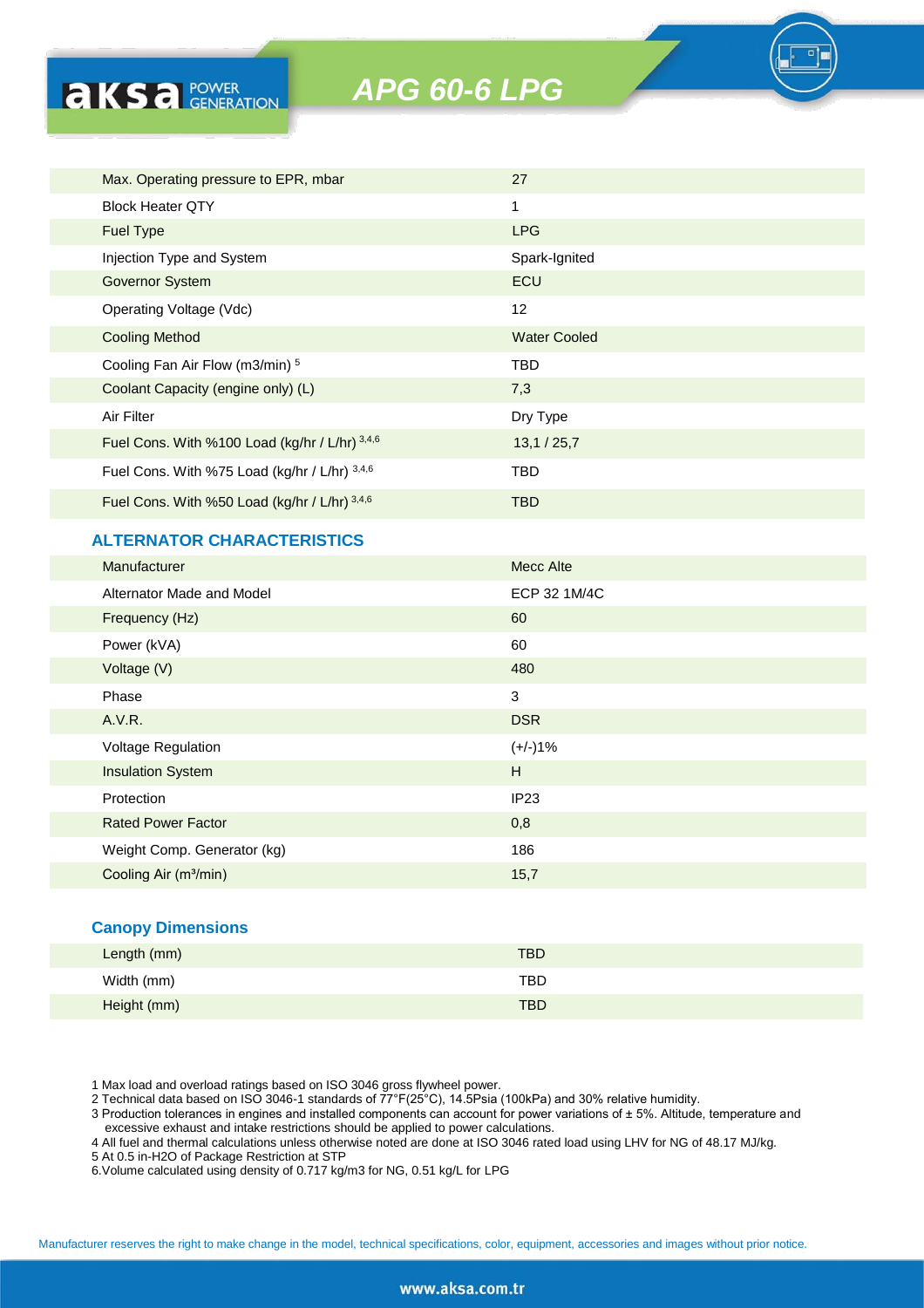

- **1.**Steel structures
- **2.** Emergency stop push button
- **3.** Canopy and panels made from powder coated sheet steel.
- **4.** Control panel is mounted on the baseframe. Located at the right side of the generator set
- **5.** Oil could be drained via valve and a hose
- **6.** Exhaust system in the canopy
- **7.** Special large access doors for easy maintanance
- **8.** In front and back side special large access doors for
- easy maintanance
- **9.** Base frame
- **10.** Lifting points
- **11.** The cap on the canopy provides easy accsess to radiator cap.
- **12.** Sound proofing materials
- **13.** Plastic air intake pockets.

### **INTRODUCTION**

**AKS** *C C <b>C GENERATION* 

Sound-attenuated and weather protective enclosures for generating sets from Aksa, meet event the sound requirements and provide optimum protection from inclement weather and development by our specialist acoustic engineers. Our modular designed sound insulated canopies provide ease of access for servicing and general maintenance and interchangeable components permitting on-site repair. Enclosures are designed to optimize genset cooling performance, providing you with confidence that genset ratings and ambient capability.

#### **Control Panel**

| Control Module             | <b>DSE</b>    |
|----------------------------|---------------|
| Control Module Model       | DSE 6120      |
| <b>Communication Ports</b> | <b>MODBUS</b> |



#### **Devices**

DSE, model 6120 Auto Mains Failure control modüle, Battery charger input 198-264 volt, output 27,6 V 5 A (24 V) or 13,8 Volt 5A (12V), Emergency stop push button and fuses for control circuits

### **CONSTRUCTION and FINISH**

Comonents installed in sheet steel enclosure.

Phosphate chemical, pre-coating of steel provides corrosion resistant surface

Polyester composite powder topcoat forms high gloss and extremely durable finish

Lockable hinged panel door provides for easy component access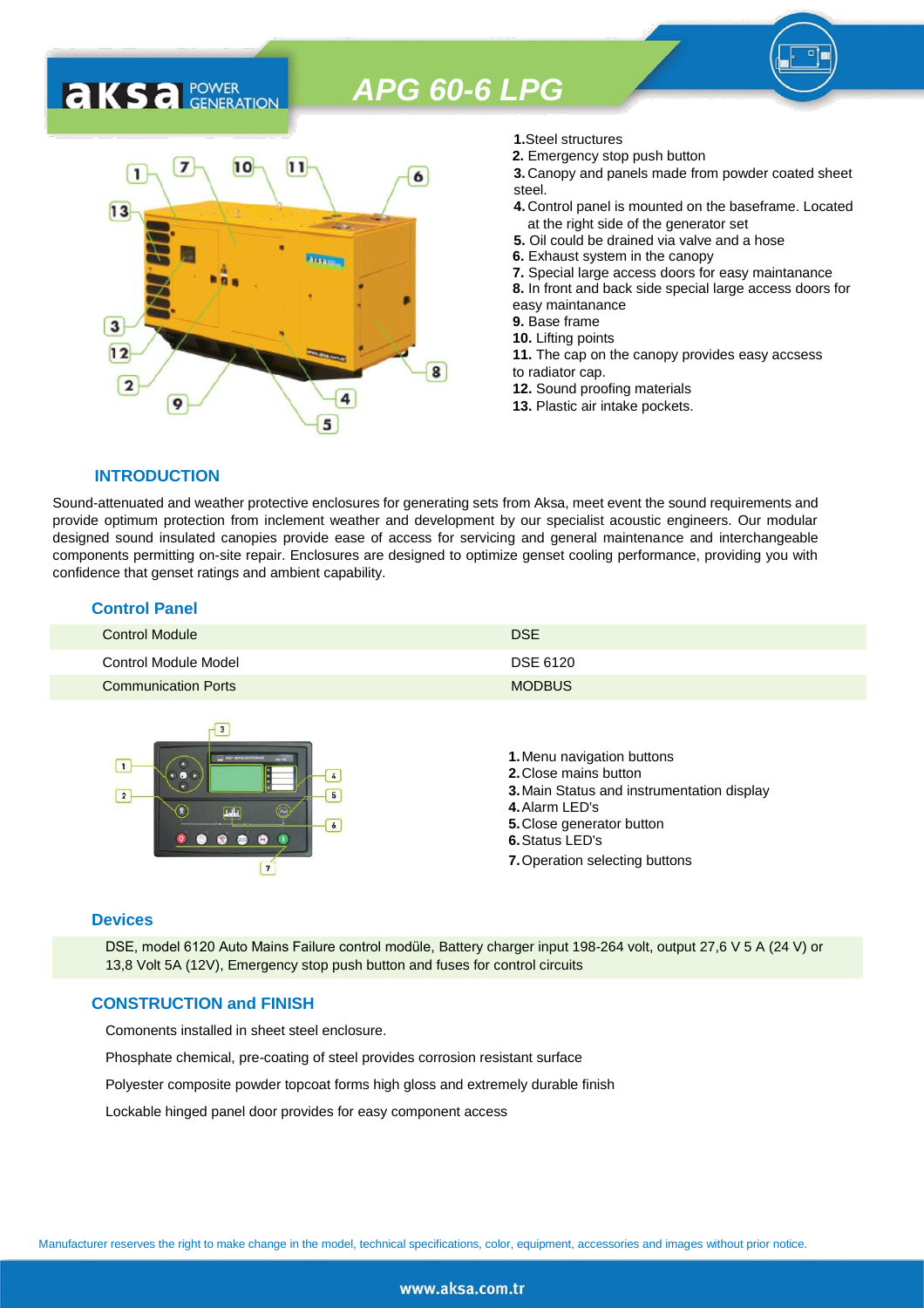

#### **INSTALLATION**

**AKS** *C C <b>C GENERATION* 

Control panel is mounted on baseframe with steel stand. Located at the right side of the generator set (When you look at the Gen.Set. from Alternator).

#### **GENERATING SET CONTROL UNIT**

The DSE 6120 module has been designed to monitor generator frequency, volt, current, engine oil pressure, coolant temperature running hours and battery volts.

Module monitors the mains supply and switch over to the generator when the mains power fails.

The DSE6120 also indicates operational status and fault conditions, Automatically shutting down the Gen. Set and giving true first up fault condition of Gen. Set failure.The LCD display indicates the fault.

#### **STANDARD SPECIFICATIONS**

- Microprocessor controlled.
- LCD display makes information easy to read
- Automatically transfers between mains (utilty) and generator power.
- Manual programming on front panel.
- User-friendly set-up and button layout. communications via RS232, RS485 and ethernet.
- Remote start.
- Event logging (50) showing date and time.
- Controls: Stop/Reset, Manual, Auto, Test, Start, buttons. An additional push button next to the LCD display is used to scroll

through the modules' metering display.

#### **Instruments**

ENGINE

Engine speed

Oil pressure

Coolant temperature

Run time Battery volts

Configurable timing

GENERATOR

Voltage (L-L, L-N)

Current (L1-L2-L3)

Frequency

Gen.Set ready

Gen.Set enabled

#### MAINS

Gen.Set ready Gen.Set enabled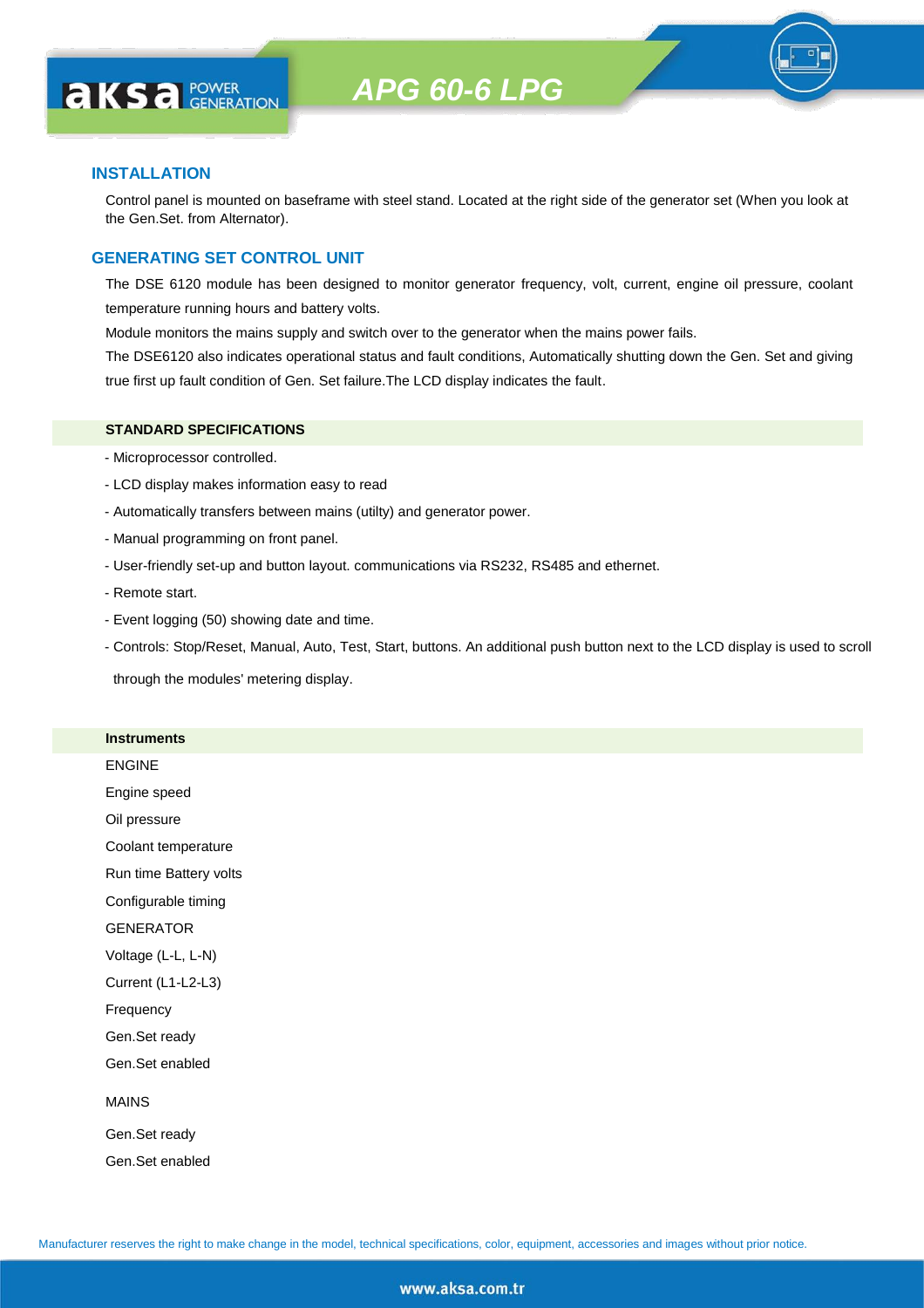# **AKS** *C C <b>C GENERATION*

# *APG 60-6 LPG*



Charge failure

Battery Low/High voltage

Fail to stop

Low/High generator voltage

Under/over generator frequency

Over /Under speed

Low oil pressure

High coolant temperature.

#### SHUT DOWNS

Fail to start Emergency stop Low oil pressure High coolant temperature

Over /Under speed

Under/Over generator frequency

Under/over generator voltage

Oil pressure sensor open

ELECTRICAL TRIP

Generator over current

### **Options**

Flexible sensor can be controlled with temperature, pressure, percentage (warning/shutdown/electrical trip) Local setting parameters and monitoring from PC to control module with USB connection (max 6 m)

#### **Standards**

Elecrical Safety / EMC compatibility BS EN 60950 Electrical business equipment BS EN 61000-6-2 EMC immunity standard BS EN 61000-6-4 EMC emission standard

#### **STATIC BATTERY CHARGER**

Battery charger is manufactured with switching-mode and SMD technology and it has high efficincy.

Battery charger models' output V-I characteristic is very close to square and output is 5 amper, 13,8 V for 12 volt and 27,6 V for 24 V . Input 198 - 264 volt AC.

The charger is fitted with a protection diode across the output.

Charge fail output is available.

Connect charge fail relay coil between positive output and CF output.

They are equipped with RFI filter to reduce electrical noise radiated from the device

Galvanically isolated input and output typically 4kV for high reliability

Manufacturer reserves the right to make change in the model, technical specifications, color, equipment, accessories and images without prior notice.